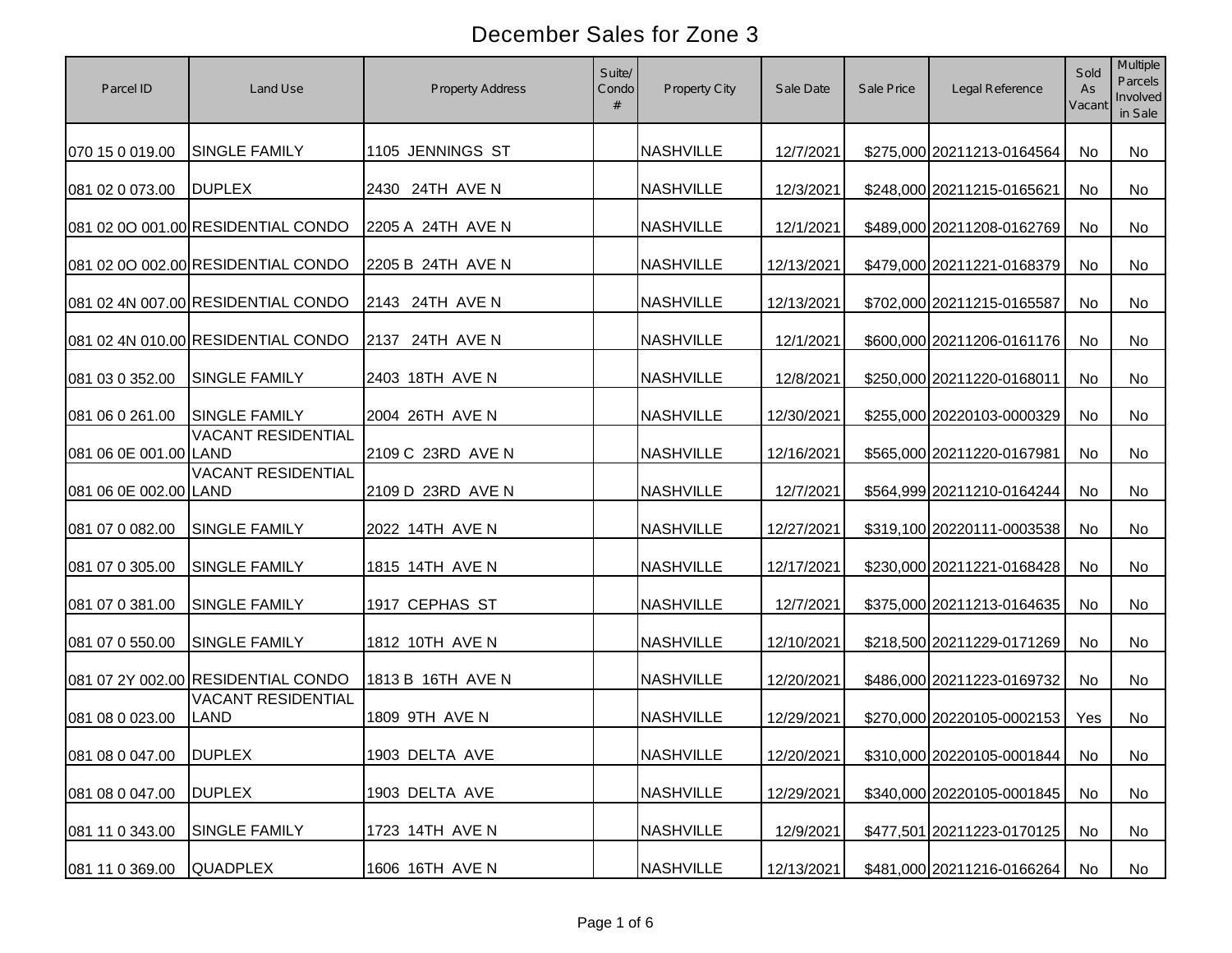| Parcel ID             | Land Use                                 | Property Address         | Suite/<br>Condo<br># | Property City    | Sale Date  | Sale Price | Legal Reference               | Sold<br>As<br>Vacant | <b>Multiple</b><br>Parcels<br>Involved<br>in Sale |
|-----------------------|------------------------------------------|--------------------------|----------------------|------------------|------------|------------|-------------------------------|----------------------|---------------------------------------------------|
| 081 11 0 441.00       | SINGLE FAMILY                            | 1721 12TH AVE N          |                      | <b>NASHVILLE</b> | 12/30/2021 |            | \$215,000 20220113-0005298    | No                   | No                                                |
| 081 11 0 511.00       | <b>SINGLE FAMILY</b>                     | 1620 14TH AVE N          |                      | <b>NASHVILLE</b> | 12/20/2021 |            | \$457,000 20220110-0002576    | No                   | No                                                |
| 081 11 0 552.00       | SINGLE FAMILY                            | 1612 12TH AVE N          |                      | <b>NASHVILLE</b> | 12/10/2021 |            | \$660,000 20211214-0165110    | No                   | No                                                |
| 081 11 0 568.00       | SINGLE FAMILY                            | 1631 11TH AVE N          |                      | <b>NASHVILLE</b> | 12/17/2021 |            | \$548,368 20211221-0168514    | No                   | No                                                |
| 081 11 0 615.00       | <b>SINGLE FAMILY</b>                     | 1602 C 12TH AVE N        |                      | <b>NASHVILLE</b> | 12/31/2021 |            | \$639,000 20220112-0003912    | No                   | No                                                |
| 081 15 0 288.00       | <b>VACANT RESIDENTIAL</b><br><b>LAND</b> | 1601 UNDERWOOD ST        |                      | <b>NASHVILLE</b> | 12/28/2021 |            | \$115,000 20220104-0001181    | Yes                  | No                                                |
| 081 15 0 333.00       | SINGLE FAMILY                            | 1614 KNOWLES ST          |                      | <b>NASHVILLE</b> | 12/20/2021 |            | \$440,000 20211230-0171606    | No                   | No                                                |
| 081 15 0 410.00       | SINGLE FAMILY                            | 1615 HEIMAN ST           |                      | <b>NASHVILLE</b> | 12/30/2021 |            | \$370,000 20220110-0002755    | No                   | No                                                |
| 081 15 0 638.00       | SINGLE FAMILY                            | 1905 B FORMOSA ST        |                      | <b>NASHVILLE</b> | 12/17/2021 |            | \$510,000 20211229-0170840    | No                   | No                                                |
| 090 08 0 043.00       | SINGLE FAMILY                            | 6410 FRISCO AVE          |                      | NASHVILLE        | 12/7/2021  |            | \$425,000 20211209-0163543    | No                   | No                                                |
| 090 08 0 126.00       | SINGLE FAMILY                            | 642 JAMES AVE            |                      | <b>NASHVILLE</b> | 12/9/2021  |            | \$365,000 20211213-0164659    | No                   | No                                                |
|                       | 090 12 1A 034.00 RESIDENTIAL CONDO       | 419 BECANNI LN           |                      | <b>NASHVILLE</b> | 12/30/2021 |            | \$499,900 20220103-0000507    | No                   | No                                                |
|                       | 090 12 1A 035.00 RESIDENTIAL CONDO       | <b>BECANNI LN</b><br>421 |                      | <b>NASHVILLE</b> | 12/22/2021 |            | \$559,900 20211229-0171208    | <b>No</b>            | No                                                |
|                       | 090 12 1A 038.00 RESIDENTIAL CONDO       | <b>BECANNI LN</b><br>427 |                      | <b>NASHVILLE</b> | 12/10/2021 |            | \$499,900 20211214-0165107    | No                   | No                                                |
|                       | 090 12 1A 039.00 RESIDENTIAL CONDO       | 429 BECANNI LN           |                      | <b>NASHVILLE</b> | 12/10/2021 |            | \$504,220 20211214-0165245    | No                   | No                                                |
|                       | 090 12 1A 040.00 RESIDENTIAL CONDO       | <b>BECANNI LN</b><br>431 |                      | <b>NASHVILLE</b> | 12/17/2021 |            | \$501,300 20211230-0172006    | No                   | No                                                |
| 090 12 3A 002.00 LAND | <b>VACANT RESIDENTIAL</b>                | 6303 B AMERICAN CT       |                      | <b>NASHVILLE</b> | 12/17/2021 |            | \$604,539 20211220-0167639 No |                      | No                                                |
| 090 16 0 058.00       | SINGLE FAMILY                            | 530 AMERICAN RD          |                      | <b>NASHVILLE</b> | 12/30/2021 |            | \$400,000 20220110-0002600    | No                   | No                                                |
| 090 16 0 093.00       | SINGLE FAMILY                            | 506 AMERICAN RD          |                      | <b>NASHVILLE</b> | 12/6/2021  |            | \$374,900 20211206-0161337    | No                   | No                                                |
| 090 16 0 185.00       | <b>SINGLE FAMILY</b>                     | 503 ACHIEVEMENT DR       |                      | <b>NASHVILLE</b> | 12/17/2021 |            | \$375,000 20211229-0171420    | No                   | No                                                |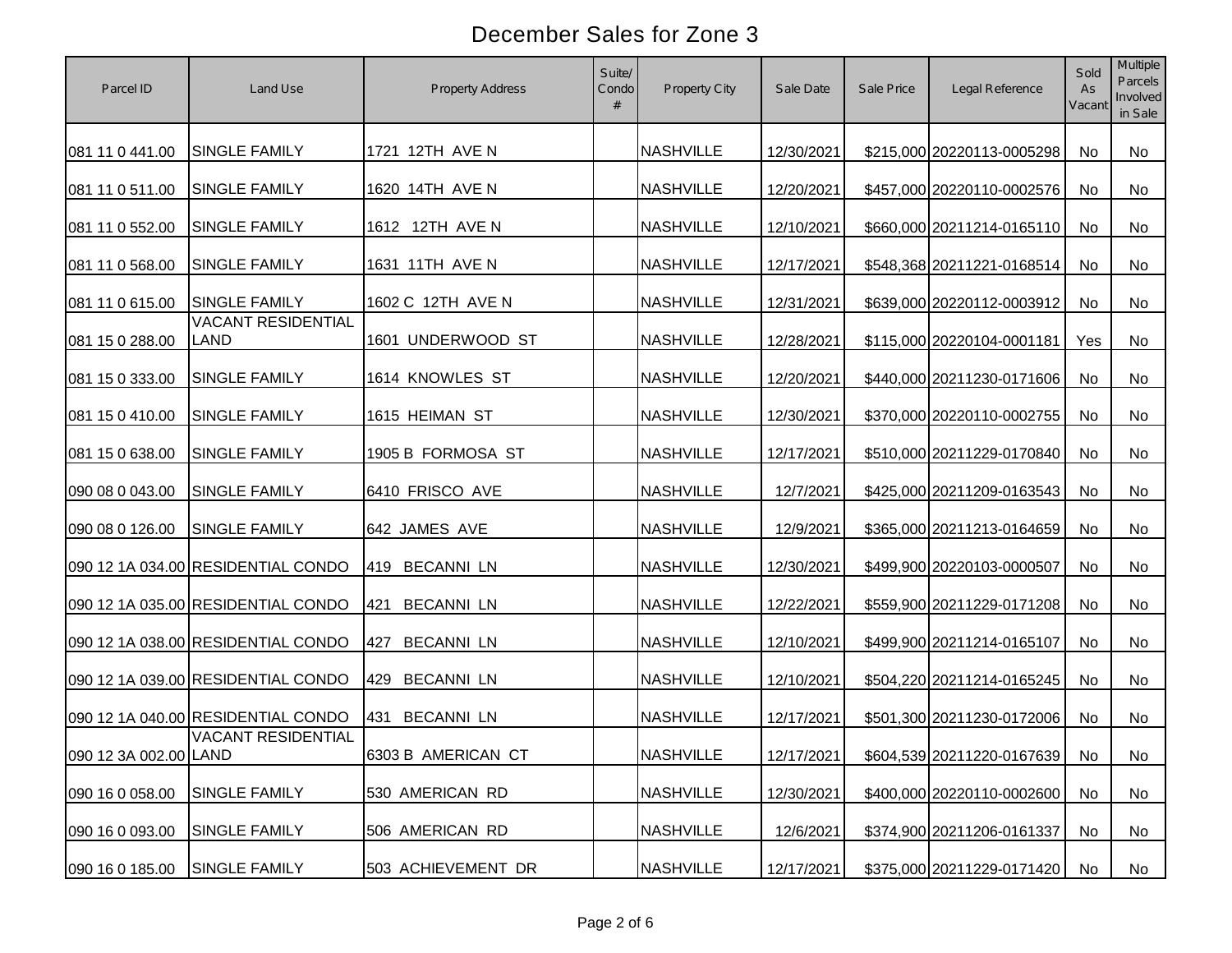| Parcel ID             | Land Use                                          | Property Address         | Suite/<br>Condo<br># | Property City    | Sale Date  | Sale Price | Legal Reference                            | Sold<br>As<br>Vacant | Multiple<br>Parcels<br>Involved<br>in Sale |
|-----------------------|---------------------------------------------------|--------------------------|----------------------|------------------|------------|------------|--------------------------------------------|----------------------|--------------------------------------------|
| 090 16 0 292.00       | SINGLE FAMILY                                     | 444 AMERICAN RD          |                      | <b>NASHVILLE</b> | 12/29/2021 |            | \$259,000 20220118-0006532                 | <b>No</b>            | No                                         |
|                       | 090 16 01 001.00 RESIDENTIAL CONDO                | 6300 THUNDERBIRD DR      |                      | <b>NASHVILLE</b> | 12/30/2021 |            | \$700,000 20220114-0006104                 | No                   | No                                         |
|                       | 091 01 4B 001.00 RESIDENTIAL CONDO                | 6204 A NEW YORK AVE      |                      | <b>NASHVILLE</b> | 12/17/2021 |            | \$475,750 20211223-0169747                 | No                   | No                                         |
|                       | 091 02 2J 002.00 RESIDENTIAL CONDO                | 6110 B CALIFORNIA AVE    |                      | <b>NASHVILLE</b> | 12/6/2021  |            | \$645,000 20211213-0164729                 | <b>No</b>            | No                                         |
|                       | 091 02 4B 002.00 RESIDENTIAL CONDO                | 1602 57TH AVE N          |                      | <b>NASHVILLE</b> | 12/16/2021 |            | \$530,000 20211221-0168579                 | No                   | No                                         |
|                       | 091 02 4B 003.00 RESIDENTIAL CONDO                | 1606 57TH AVE N          |                      | <b>NASHVILLE</b> | 12/10/2021 |            | \$365,000 20211221-0168576                 | <b>No</b>            | <b>No</b>                                  |
| 091 02 4W 036.00 LAND | <b>VACANT RESIDENTIAL</b>                         | 2083 EDISON PARK LN      |                      | <b>NASHVILLE</b> | 12/9/2021  |            | \$539,375 20211221-0168469                 | No                   | No                                         |
| 091 02 4W 037.00 LAND | <b>VACANT RESIDENTIAL</b>                         | 2085 EDISON PARK LN      |                      | <b>NASHVILLE</b> | 12/9/2021  |            | \$535,035 20211216-0166244                 | No                   | No                                         |
| 091 02 4W 038.00 LAND | <b>VACANT RESIDENTIAL</b>                         | 2087 EDISON PARK LN      |                      | <b>NASHVILLE</b> | 12/13/2021 |            | \$522,490 20211217-0166830                 | <b>No</b>            | No                                         |
| 091 02 4W 039.00 LAND | <b>VACANT RESIDENTIAL</b>                         | 2089 EDISON PARK LN      |                      | <b>NASHVILLE</b> | 12/9/2021  |            | \$554,985 20211217-0166898                 | No                   | No                                         |
|                       | 091 03 0C 024.00 RESIDENTIAL CONDO                | 1628 54TH AVE N          |                      | <b>NASHVILLE</b> | 12/7/2021  |            | \$309,000 20211209-0163305                 | No                   | No                                         |
|                       | 091 04 0F 002.00 RESIDENTIAL CONDO                | 1120 B 38TH AVE N        |                      | <b>NASHVILLE</b> | 12/8/2021  |            | \$616,000 20220114-0005672                 | <b>No</b>            | No                                         |
|                       | 091 05 0C 668.00 RESIDENTIAL CONDO                | 668 VERNON AVE           |                      | <b>NASHVILLE</b> | 12/2/2021  |            | \$307,000 20211210-0163739                 | No                   | No                                         |
|                       | 091 05 3E 205.00 RESIDENTIAL CONDO                | 647 VERNON AVE           |                      | 205 NASHVILLE    |            |            | 12/10/2021 \$8,019,914 20211215-0165573    | <b>No</b>            | Yes                                        |
|                       | 091 05 3E 303.00 RESIDENTIAL CONDO                | 647 VERNON AVE           |                      | 303 NASHVILLE    | 12/10/2021 |            | \$8,019,914 20211215-0165573               | <b>No</b>            | Yes                                        |
|                       | 091 05 3E 306.00 RESIDENTIAL CONDO                | <b>VERNON AVE</b><br>647 |                      | 306 NASHVILLE    | 12/10/2021 |            | \$8,019,914 20211215-0165573               | <b>No</b>            | Yes                                        |
|                       | 091 05 3E 400.00 RESIDENTIAL CONDO 647 VERNON AVE |                          |                      | 400 NASHVILLE    |            |            | 12/10/2021 \$8,019,914 20211215-0165573 No |                      | Yes                                        |
|                       | 091 05 3E 403.00 RESIDENTIAL CONDO                | 647 VERNON AVE           |                      | 403 NASHVILLE    |            |            | 12/10/2021 \$8,019,914 20211215-0165573    | No                   | Yes                                        |
|                       | 091 05 3E 405.00 RESIDENTIAL CONDO                | <b>VERNON AVE</b><br>647 | 405                  | <b>NASHVILLE</b> |            |            | 12/10/2021 \$8,019,914 20211215-0165573    | No                   | Yes                                        |
|                       | 091 05 3E 409.00 RESIDENTIAL CONDO                | 647 VERNON AVE           |                      | 409 NASHVILLE    |            |            | 12/10/2021 \$8,019,914 20211215-0165573    | No                   | Yes                                        |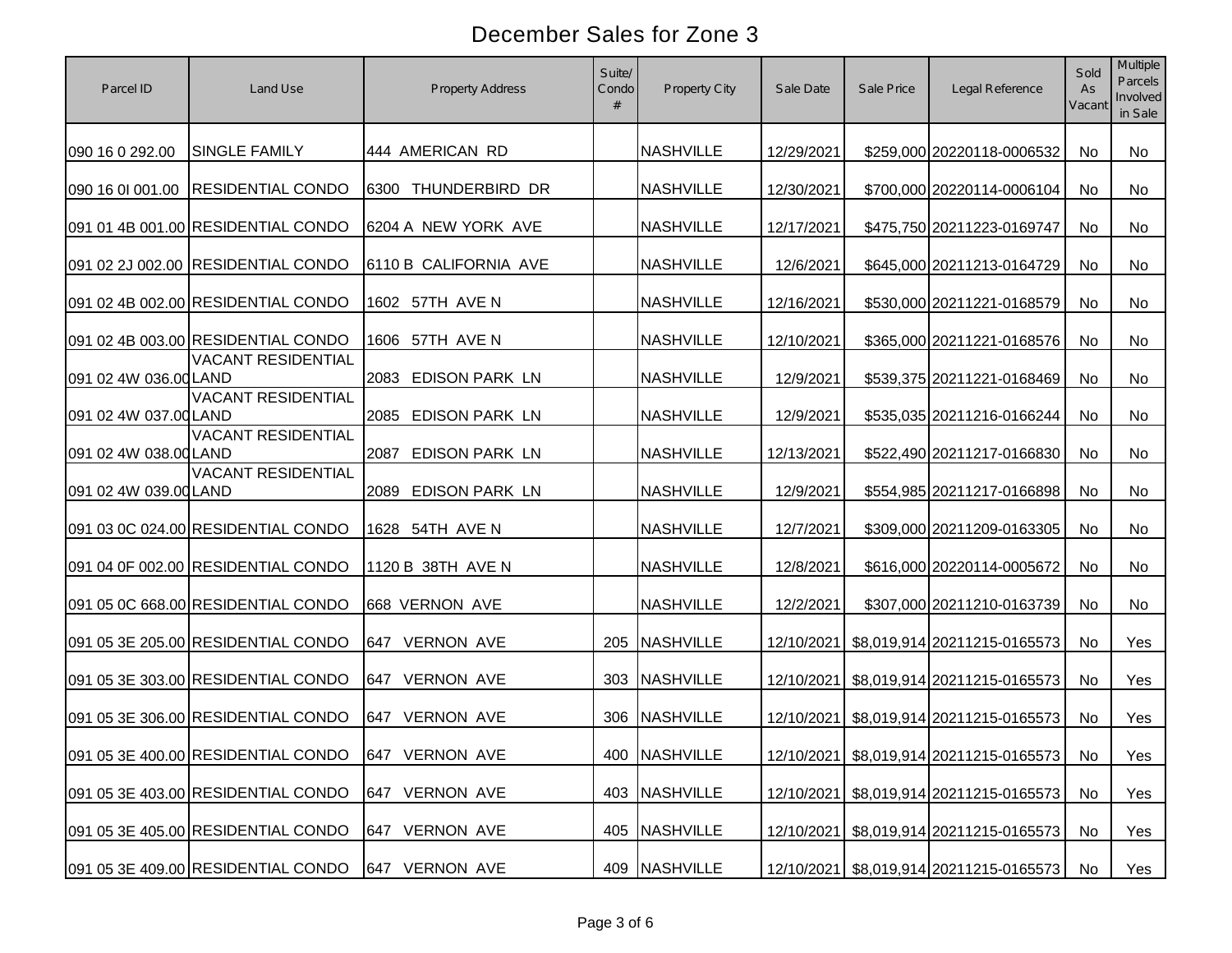| Parcel ID                      | Land Use                           | Property Address        | Suite/<br>Condo<br># | Property City    | Sale Date  | Sale Price | Legal Reference                        | Sold<br>As<br>Vacant | Multiple<br>Parcels<br>Involved<br>in Sale |
|--------------------------------|------------------------------------|-------------------------|----------------------|------------------|------------|------------|----------------------------------------|----------------------|--------------------------------------------|
| 091 06 0 347.00                | SINGLE FAMILY                      | 1004 57TH AVE N         |                      | <b>NASHVILLE</b> | 12/20/2021 |            | \$400,000 20211228-0170608             | <b>No</b>            | No                                         |
| 091 06 0 361.00                | <b>SINGLE FAMILY</b>               | 5509 B LOUISIANA AVE    |                      | <b>NASHVILLE</b> | 12/10/2021 |            | \$575,000 20211214-0165210             | <b>No</b>            | <b>No</b>                                  |
|                                | 091 06 2F 001.00 RESIDENTIAL CONDO | 5412 LOUISIANA AVE      |                      | <b>NASHVILLE</b> | 12/3/2021  |            | \$315,000 20211207-0162216             | No                   | No                                         |
|                                | 091 06 2G 001.00 RESIDENTIAL CONDO | 5804 A MORROW RD        |                      | <b>NASHVILLE</b> | 12/13/2021 |            | \$650,000 20211216-0166583             | No                   | No                                         |
|                                | 091 06 21 002.00 RESIDENTIAL CONDO | 5408 B PENNSYLVANIA AVE |                      | <b>NASHVILLE</b> | 12/28/2021 |            | \$600,000 20220103-0000243             | <b>No</b>            | No                                         |
|                                | 091 06 4M 001.00 RESIDENTIAL CONDO | 5615 A TENNESSEE AVE    |                      | <b>NASHVILLE</b> | 12/15/2021 |            | \$615,000 20211220-0167880             | No                   | No                                         |
|                                | 091 07 0D 006.00 RESIDENTIAL CONDO | 5109 B MICHIGAN AVE     |                      | <b>NASHVILLE</b> | 12/2/2021  |            | \$472,000 20211207-0162366             | No                   | No                                         |
|                                | 091 07 0V 001.00 RESIDENTIAL CONDO | 5317 KENTUCKY AVE       |                      | <b>NASHVILLE</b> | 12/30/2021 |            | \$557,000 20220105-0002183             | <b>No</b>            | No                                         |
|                                | 091 07 3D 001.00 RESIDENTIAL CONDO | 5100 MICHIGAN AVE       |                      | <b>NASHVILLE</b> |            |            | 12/2/2021 \$2,722,500 20211209-0163572 | No                   | Yes                                        |
|                                | 091 07 3D 002.00 RESIDENTIAL CONDO | 1001 A 51ST AVE N       |                      | <b>NASHVILLE</b> |            |            | 12/2/2021 \$2,722,500 20211209-0163572 | No                   | Yes                                        |
|                                | 091 07 3D 003.00 RESIDENTIAL CONDO | 1001 B 51ST AVE N       |                      | <b>NASHVILLE</b> |            |            | 12/2/2021 \$2,722,500 20211209-0163572 | No                   | Yes                                        |
|                                | 091 07 3D 004.00 RESIDENTIAL CONDO | 1003 51ST AVE N         |                      | <b>NASHVILLE</b> |            |            | 12/2/2021 \$2,722,500 20211209-0163572 | No                   | Yes                                        |
|                                | 091 07 4Q 002.00 RESIDENTIAL CONDO | 4712 B MICHIGAN AVE     |                      | <b>NASHVILLE</b> | 12/7/2021  |            | \$700,000 20211209-0163720             | No                   | No                                         |
| 091 08 0 076.00                | <b>SINGLE FAMILY</b>               | 1026 43RD AVE N         |                      | <b>NASHVILLE</b> | 12/1/2021  |            | \$290,000 20211203-0161033             | <b>No</b>            | <b>No</b>                                  |
| 091 08 0A 002.00 SINGLE FAMILY |                                    | 912 TAYLOR MERRITT CT   |                      | <b>NASHVILLE</b> | 12/9/2021  |            | \$475,000 20211220-0168036             | No                   | No                                         |
|                                | 091 08 0S 001.00 RESIDENTIAL CONDO | 4524 MICHIGAN AVE       |                      | <b>NASHVILLE</b> | 12/3/2021  |            | \$600,000 20211207-0162294             | No                   | No                                         |
|                                | 091 09 0B 005.00 RESIDENTIAL CONDO | 6218 DEAL AVE           |                      | <b>NASHVILLE</b> | 12/9/2021  |            | \$268,000 20211228-0170735 No          |                      | No                                         |
|                                | 091 09 0E 003.00 RESIDENTIAL CONDO | 541 EASTBORO DR         |                      | <b>NASHVILLE</b> | 12/15/2021 |            | \$520,000 20211229-0171219             | No                   | No                                         |
|                                | 091 09 4H 002.00 RESIDENTIAL CONDO | 620 B EASTBORO DR       |                      | <b>NASHVILLE</b> | 12/30/2021 |            | \$641,900 20220103-0000524             | No                   | No                                         |
|                                | 091 09 4M 001.00 RESIDENTIAL CONDO | 5925 DEAL AVE           |                      | <b>NASHVILLE</b> | 12/3/2021  |            | \$750,000 20211208-0162445             | No                   | No                                         |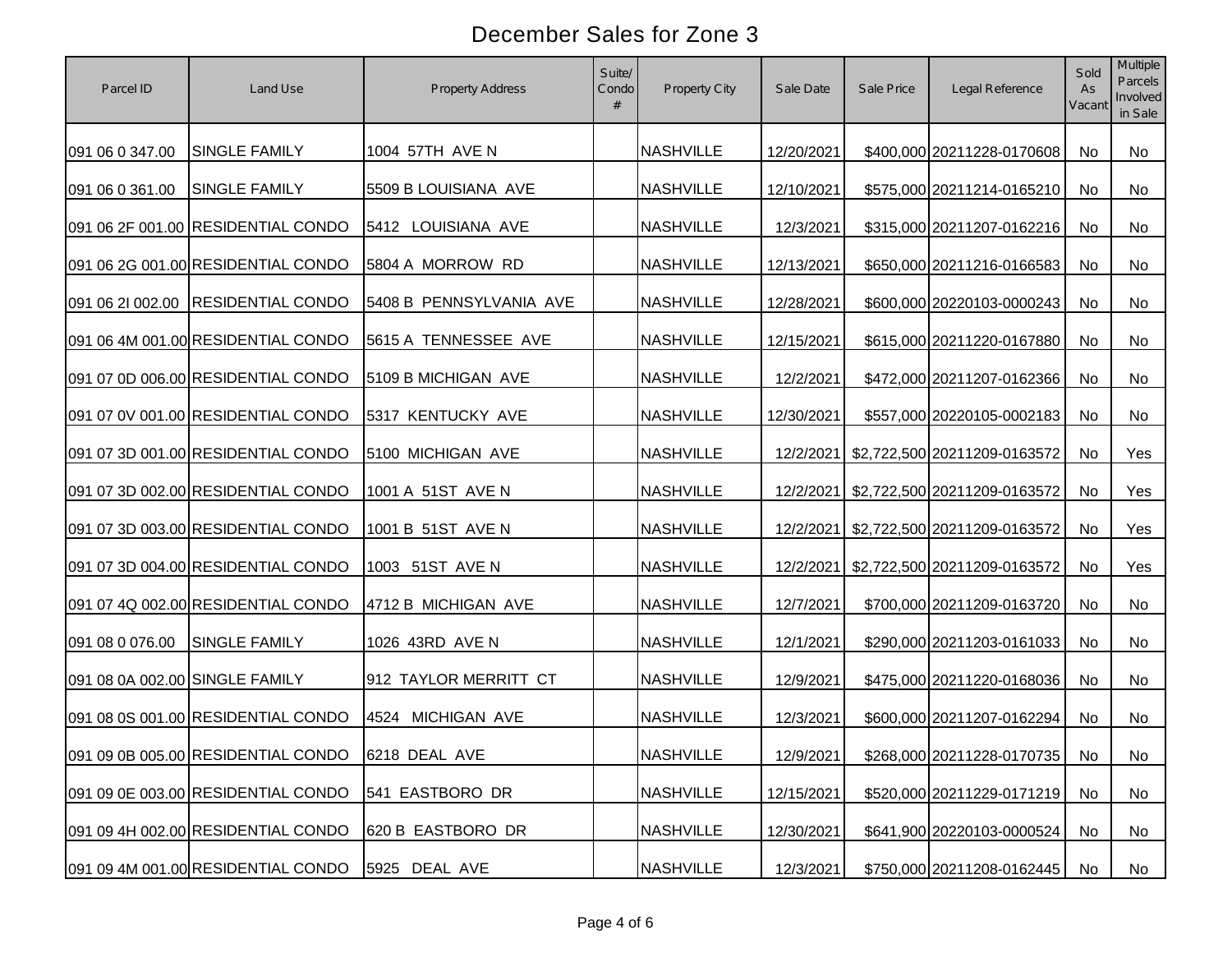| Parcel ID               | Land Use                                 | Property Address    | Suite/<br>Condo<br># | Property City    | Sale Date  | Sale Price | Legal Reference                         | Sold<br>As<br>Vacant | Multiple<br>Parcels<br>Involved<br>in Sale |
|-------------------------|------------------------------------------|---------------------|----------------------|------------------|------------|------------|-----------------------------------------|----------------------|--------------------------------------------|
| 091 10 0 262.00         | SINGLE FAMILY                            | 5707 ROBERTSON AVE  |                      | <b>NASHVILLE</b> |            |            | 12/23/2021 \$1,085,000 20220105-0001612 | No                   | Yes                                        |
| 091 10 0 263.00         | SINGLE FAMILY                            | 5705 ROBERTSON AVE  |                      | <b>NASHVILLE</b> | 12/23/2021 |            | \$1,085,000 20220105-0001612            | No                   | Yes                                        |
| 091 10 0 395.00         | SINGLE FAMILY                            | 712 DELRAY DR       |                      | <b>NASHVILLE</b> | 12/9/2021  |            | \$280,000 20211213-0164859              | No                   | No                                         |
|                         | 091 10 0P 004.00 RESIDENTIAL CONDO       | 511 B SNYDER AVE    |                      | <b>NASHVILLE</b> | 12/1/2021  |            | \$513,400 20211208-0162670              | No                   | No                                         |
|                         | 091 10 3B 001.00 RESIDENTIAL CONDO       | 5709 ROBERTSON AVE  |                      | <b>NASHVILLE</b> | 12/23/2021 |            | \$595,000 20211229-0171115              | No                   | No                                         |
| 091 11 0 011.00         | <b>SINGLE FAMILY</b>                     | 705 MORROW RD       |                      | <b>NASHVILLE</b> | 12/1/2021  |            | \$370,000 20211207-0162193              | No                   | No                                         |
| 091 11 0 022.00         | SINGLE FAMILY                            | 603 MORROW RD       |                      | <b>NASHVILLE</b> | 12/13/2021 |            | \$272,000 20211216-0166740              | No                   | No                                         |
| 091 11 0 074.00         | SINGLE FAMILY                            | 4806 ILLINOIS AVE   |                      | <b>NASHVILLE</b> | 12/21/2021 |            | \$800,000 20211223-0169806              | No                   | No                                         |
| 091 11 0 075.00         | <b>SINGLE FAMILY</b>                     | 4804 A ILLINOIS AVE |                      | <b>NASHVILLE</b> | 12/21/2021 |            | \$797,895 20211222-0169182              | No                   | No                                         |
| 091 11 0 489.00         | SINGLE FAMILY                            | 4804 B ILLINOIS AVE |                      | <b>NASHVILLE</b> | 12/21/2021 |            | \$800,000 20211223-0169808              | No                   | No                                         |
|                         | 091 11 0V 007.00 RESIDENTIAL CONDO       | 4908 G DELAWARE AVE |                      | <b>NASHVILLE</b> | 12/6/2021  |            | \$560,000 20211215-0165426              | No                   | No                                         |
| 091 12 0 018.00         | SINGLE FAMILY                            | 4403 A ILLINOIS AVE |                      | <b>NASHVILLE</b> | 12/8/2021  |            | \$775,000 20211215-0165526              | No                   | No                                         |
| 091 12 0 358.00         | SINGLE FAMILY                            | 4403 B ILLINOIS AVE |                      | <b>NASHVILLE</b> | 12/3/2021  |            | \$775,000 20211208-0162564              | No                   | No                                         |
| 091 13 0 164.00         | <b>SINGLE FAMILY</b>                     | 509 W BEND DR       |                      | <b>NASHVILLE</b> | 12/17/2021 |            | \$600,000 20211220-0168030              | No                   | Yes                                        |
| 091 13 0 165.00         | <b>VACANT RESIDENTIAL</b><br><b>LAND</b> | 501 W BEND DR       |                      | <b>NASHVILLE</b> | 12/17/2021 |            | \$600,000 20211220-0168030              | No                   | Yes                                        |
|                         | 091 13 0X 001.00 RESIDENTIAL CONDO       | 6352 A COLUMBIA AVE |                      | <b>NASHVILLE</b> | 12/17/2021 |            | \$560,000 20211222-0169199              | No                   | No                                         |
| 092 05 0 157.00 TRIPLEX |                                          | 926 32ND AVE N      |                      | <b>NASHVILLE</b> | 12/21/2021 |            | \$417,000 20220105-0001888   No         |                      | No                                         |
|                         | 092 06 0B 002.00 RESIDENTIAL CONDO       | 817 B 31ST AVE N    |                      | <b>NASHVILLE</b> | 12/10/2021 |            | \$235,000 20211217-0167331              | No                   | No                                         |
| 092 09 0 006.00         | <b>SINGLE FAMILY</b>                     | 3610 CLIFTON AVE    |                      | <b>NASHVILLE</b> | 12/1/2021  |            | \$225,000 20211207-0162344              | No                   | No                                         |
| 102 03 0 021.00         | <b>SINGLE FAMILY</b>                     | 616 GALAXIE DR      |                      | <b>NASHVILLE</b> | 12/21/2021 |            | \$504,500 20220104-0001519              | No                   | No                                         |